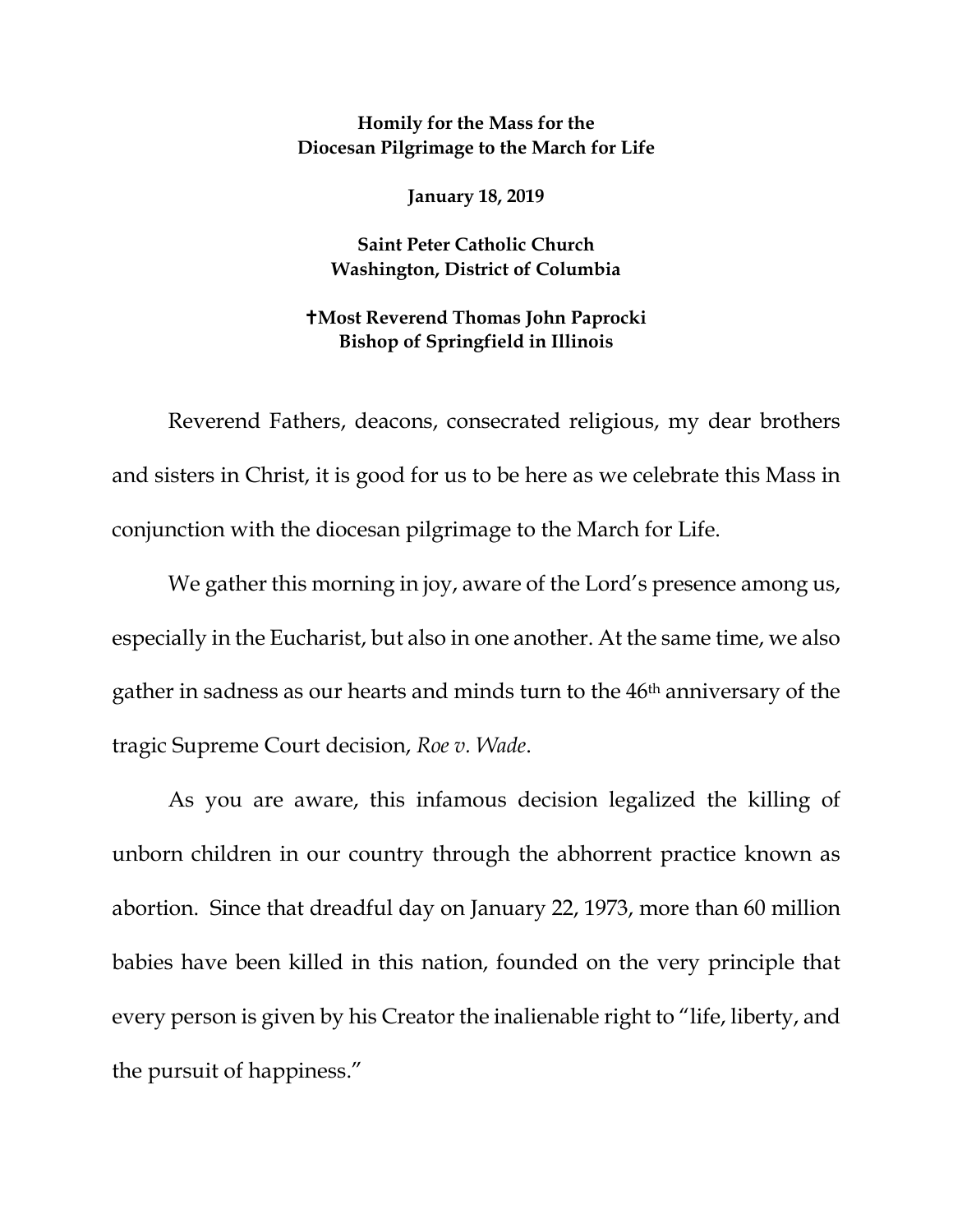To put that number in some perspective, some 2.9 million Americans have been killed in all the wars in which this country has fought since 1775. Put another way, the number of children killed by abortion in this country is greater than the present populations of the States of Illinois, Missouri, Indiana, Wisconsin, Michigan, Ohio, and Tennessee combined. To put it even more starkly, in the same span of time in which more than 60 million children were aborted in our land, just over 164 million were born. The number is staggering, and terribly sad.

This is why, my dear brothers and sisters in Christ, I am deeply grateful to each of you for your invaluable witness to the beauty and dignity of every human life from conception to natural death. From the bottom of my heart, I thank you for joyfully embracing the sacrifices involved in making this pilgrimage to our nation's Capital to speak for those who cannot speak for themselves.

In a particular way, I am grateful to the young people gathered here; your enthusiasm and your joy are apparent to all of us. This is, I am sure, no small part of why so many adults have gladly joined with you on this pilgrimage once again this year. As your Shepherd and spiritual Father, I encourage you never to lose your enthusiasm and your joy for the faith. It is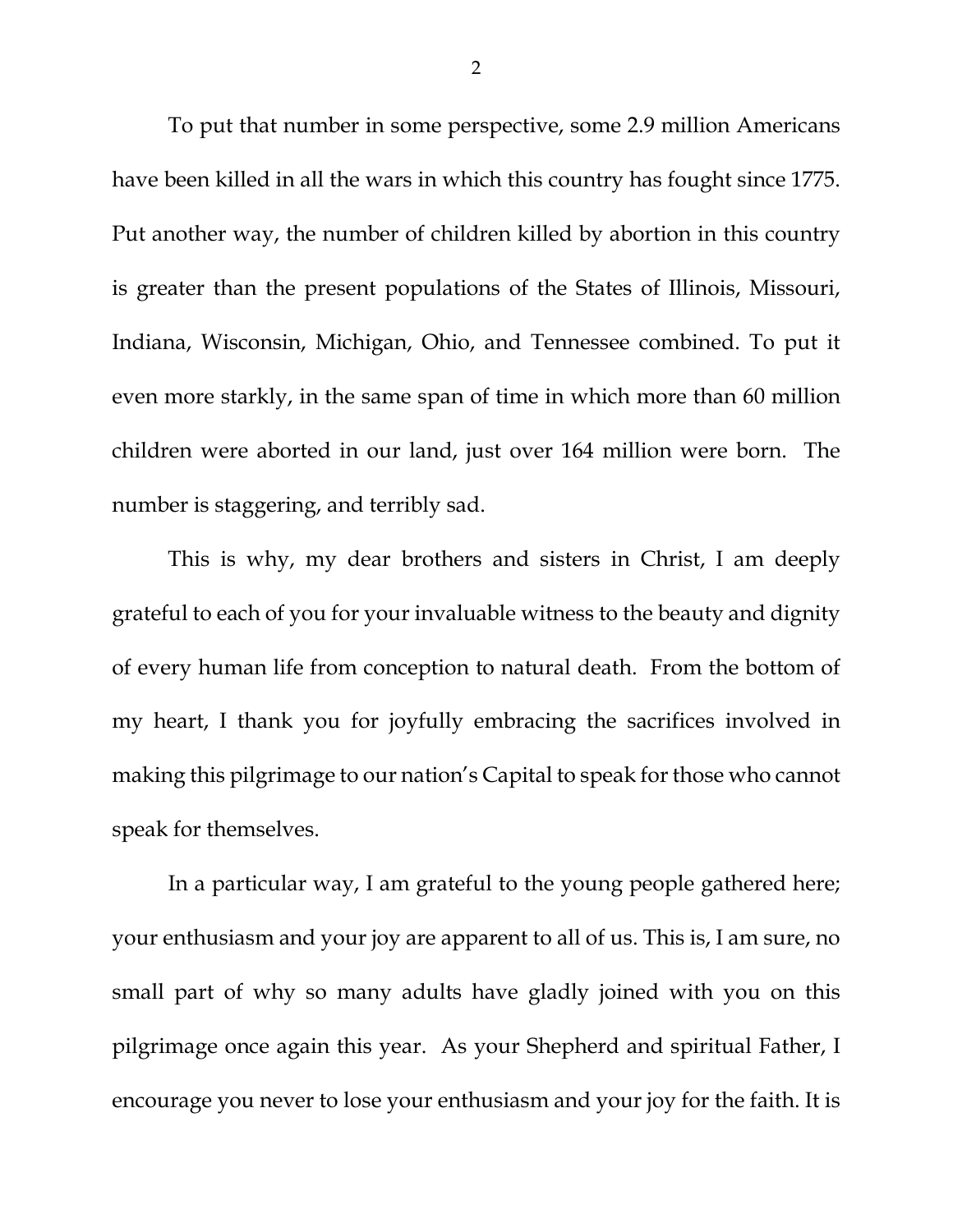my hope and prayer that this experience will inspire you to follow Christ more perfectly as His disciples and proclaim the truth of God's love to those around you!

Just a few moments ago, in the passage from the Gospel according to Saint Matthew, we heard the familiar story of the rich young man who approaches our Lord and asks Him what he must do to inherit eternal life. Our Lord replies to him: *If you wish to enter into life, keep the commandments[.1](#page-2-0)* After the young man responds that he has indeed kept all of the commandments, our Lord challenges him to do one thing more: *Go, sell what you have and give to the poor, and you will have treasure in heaven. Then come, follow me.[2](#page-2-1)*

<span id="page-2-2"></span><span id="page-2-1"></span><span id="page-2-0"></span>Dear pilgrims from throughout the Diocese of Springfield in Illinois, like the rich young man in today's Gospel passage, we too, are invited to overcome the temptation to buy in to the materialistic and self-centered culture in which we live and to turn our eyes and our hearts to those around us, especially those from whom we shy away or who are pushed to the margins of society.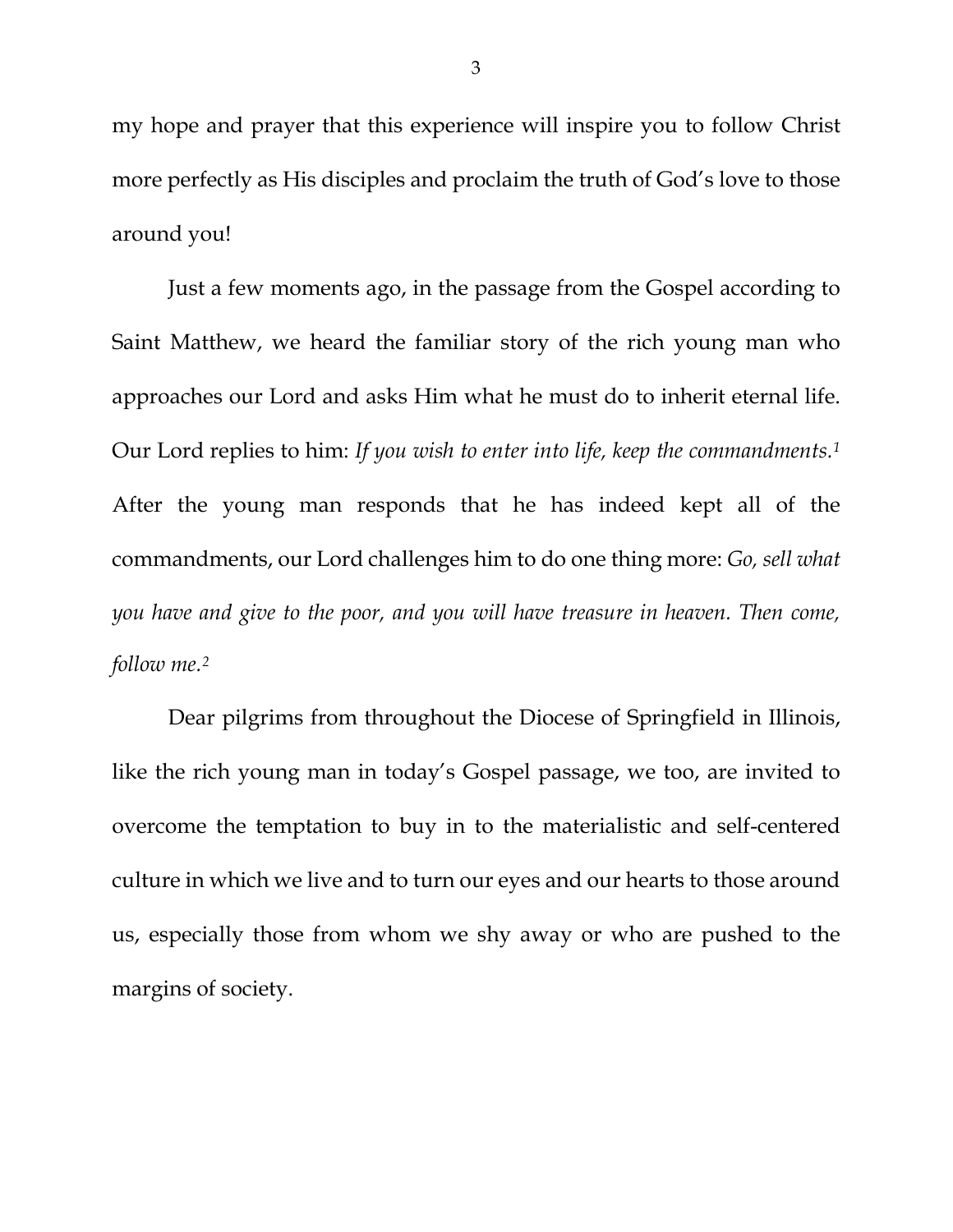After the march, as you return home, I encourage you to continue the fight for life by constantly seeking to find ways to heal the culture. This begins by looking at ourselves and seeing ways in which we may not be following our Lord as His disciples and then striving with renewed purpose to respect our own dignity as well as the dignity those around us, who are created in the image and likeness of God.

As difficult as it might be to board a bus and ride overnight across several states, only to march in less than ideal weather, it will be even more difficult to live your faith every day in a culture that is often indifferent, and indeed sometimes hostile to that faith. However, being faced with a challenge did not deter the saints from pushing forward, for they took very seriously the words that Jesus gave to His disciples at the Sermon on the Mount, where He told them:

> Blessed are you when they insult you and persecute you and utter every kind of evil against you [falsely] because of me. Rejoice and be glad, for your reward will be great in heaven.<sup>[3](#page-2-2)</sup>

Neither should we be deterred, for that same promise is given to us as we are sent out to be disciples of our Lord in the midst of our world today.